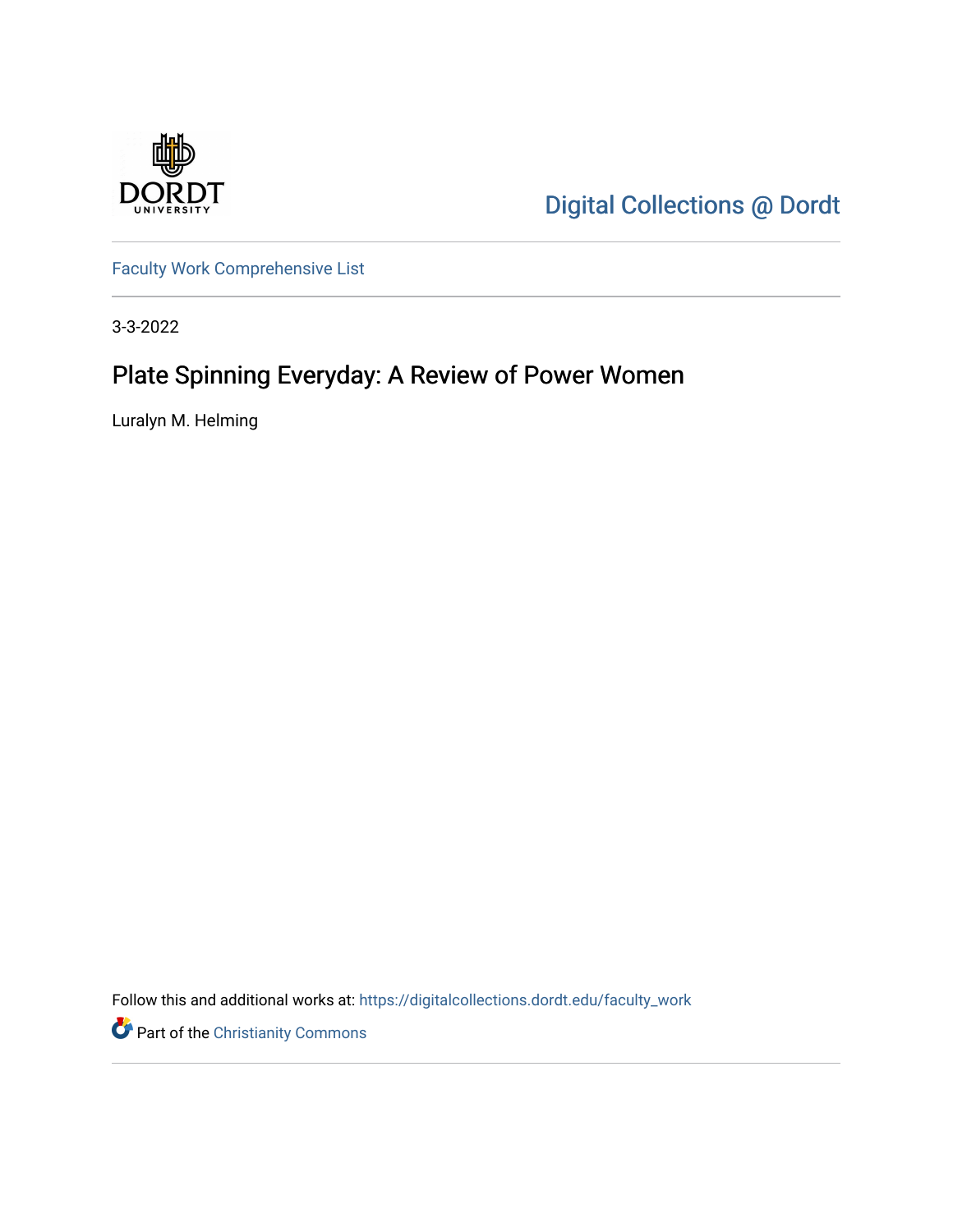### Plate Spinning Everyday: A Review of Power Women

#### Abstract

"There are ways to live so that the tensions between your callings will not snap the connection."

Posting about the book Power Women from In All Things - an online journal for critical reflection on faith, culture, art, and every ordinary-yet-graced square inch of God's creation.

<https://inallthings.org/plate-spinning-everyday-a-review-of-power-women/>

#### Keywords

In All Things, book review, Power Women, stories, motherhood, faith, academy, Nancy Wang Yuen, Deshonna Collier-Goubil

#### **Disciplines**

**Christianity** 

#### **Comments**

[In All Things](http://inallthings.org/) is a publication of the [Andreas Center for Reformed Scholarship and Service](http://www.dordt.edu/services_support/andreas_center/) at Dordt [University](http://www.dordt.edu/).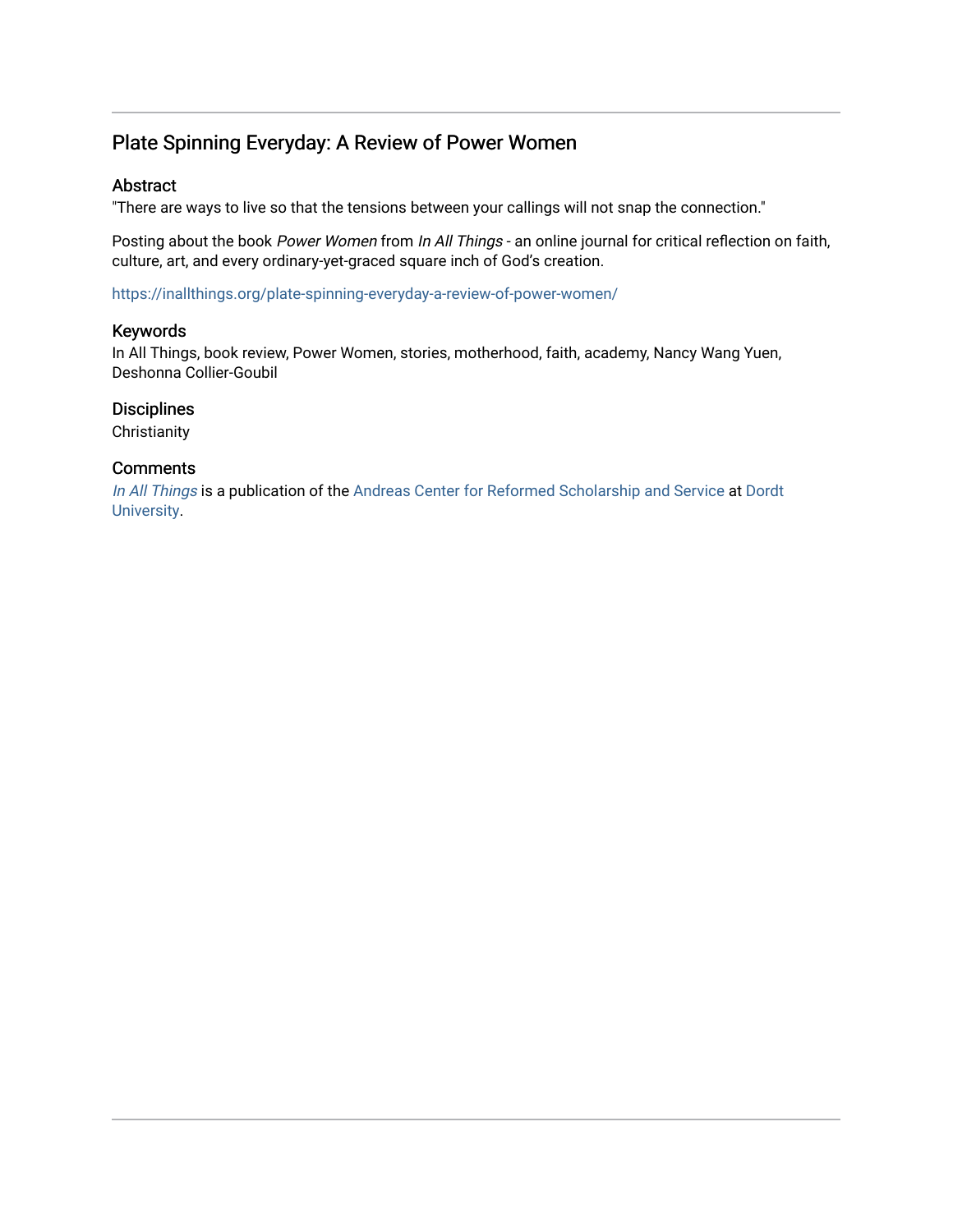## **Plate Spinning Everyday: A Review of** *Power Women*

### **[Luralyn Helming](https://inallthings.org/author/luralyn-helming/)**

**March 3, 2022**

**Title:** *Power Women: Stories of Motherhood, Faith, and the Academy* **Editors:** Nancy Wang Yuen, Deshonna Collier-Goubil **Publisher:** IVP Academic **Publishing Date:** October 5, 2021 **Pages:** 248 (Paperback) **ISBN:** 978-0830853069

In celebration of March as Women's History Month, a month dedicated to reflecting "on the often-overlooked contributions of women to United States history"*<sup>1</sup>* , *in All things* highlights the important voices of female professors at Dordt as they review the book, *Power Women: Stories of Motherhood, Faith, and the Academy*. Each writer focuses her response on one of the four sections: Navigating Academia, Navigating Motherhood, Navigating Multiple Callings, and Navigating Support. This multi-perspective review emerged from a book read where over twenty female faculty joined in valuable conversations across Dordt's campus.

We all have multiple roles, multiple callings, different hats we are expected to wear. This past year, I have pictured my life like a plate spinning performer I once saw. The performer spins multiple plates on the end of sticks, and as the speed of the plates decreases, they start to wobble and must be sent spinning again or they will fall. One plate is impressive, but the performers add more and more plates until they are running up and down the line to maintain the spinning. Each of my commitments, roles, hats…was a plate. Some spun easily while others required frequent attention. But my husband was a deployed National Guard chaplain, and I was a full-time Psychology professor, and we had three children under ten. Our family had a lot of plates, and I was responsible for them.

In some ways my year was extreme—not many of my colleagues and peers have sent their spouses unarmed to a combat zone.<sup>2</sup> But in other ways, I have seen many colleagues struggle with their own times where their endurance was tested by too many plates or roles being their responsibility, or where they must maintain them longer than should be expected. In some ways, my year was easier. A prayer request for my family went to all faculty and staff. I told my